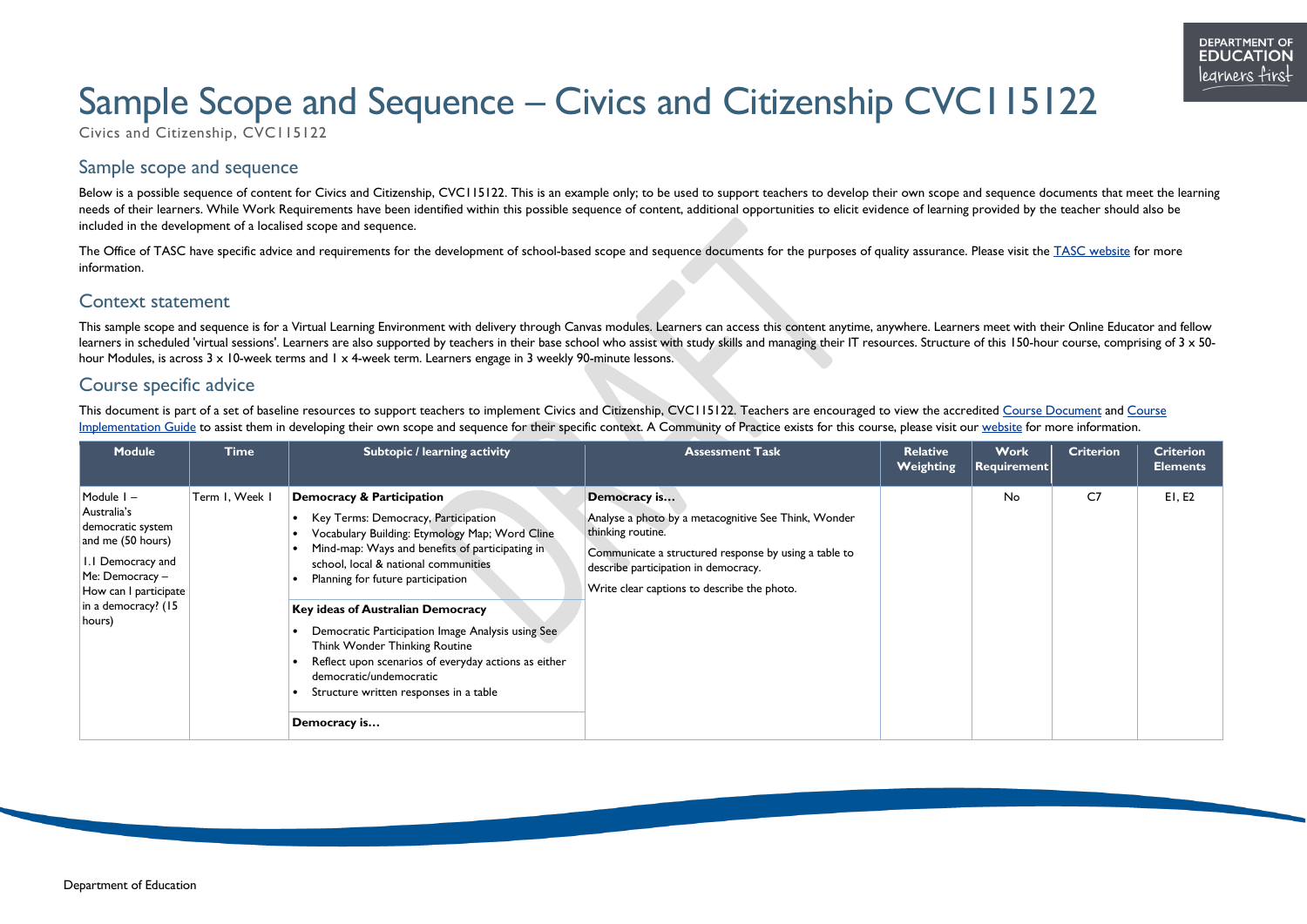| <b>Module</b>                                                                              | <b>Time</b>    | Subtopic / learning activity                                                                                                                                                                                                                                                                                                         | <b>Assessment Task</b>                                                                                                | <b>Relative</b><br><b>Weighting</b> | Work<br>$\vert$ Requirement $\vert$ | <b>Criterion</b> | <b>Criterion</b><br><b>Elements</b> |
|--------------------------------------------------------------------------------------------|----------------|--------------------------------------------------------------------------------------------------------------------------------------------------------------------------------------------------------------------------------------------------------------------------------------------------------------------------------------|-----------------------------------------------------------------------------------------------------------------------|-------------------------------------|-------------------------------------|------------------|-------------------------------------|
|                                                                                            | Term I, Week 2 | <b>Being Represented</b>                                                                                                                                                                                                                                                                                                             |                                                                                                                       |                                     |                                     |                  |                                     |
|                                                                                            |                | • Consider implications of direct representation through<br>a Consequences Chart<br>Key Term: Representation<br>Vocabulary Building: Concept Cube 6<br>Using logos to identify representatives in situations<br>Categorising: Strengths & Weaknesses of<br>Representative Democracy<br>Class survey to select a class representative |                                                                                                                       |                                     |                                     |                  |                                     |
|                                                                                            |                | <b>Representing Diversity</b>                                                                                                                                                                                                                                                                                                        |                                                                                                                       |                                     |                                     |                  |                                     |
|                                                                                            |                | Reflect on images using De Bono's Thinking Hats<br>Analyse Jacqui Lambie's "Dream a Little Cheaper"<br>Speech<br>Guided research to identify beliefs and values of 3<br>registered political parties<br>Option: Guest Speaker (In person, online or video)                                                                           |                                                                                                                       |                                     |                                     |                  |                                     |
|                                                                                            |                | Who represents us?                                                                                                                                                                                                                                                                                                                   | <b>Who Represents You?</b>                                                                                            | Major                               | Yes                                 | C <sub>2</sub>   | E2, E3                              |
|                                                                                            |                | Compare maps to identify the purpose of an                                                                                                                                                                                                                                                                                           | Use the Tasmanian Electoral Commission website to<br>identify locate representatives in parliament                    |                                     |                                     | C <sub>3</sub>   | E3                                  |
|                                                                                            |                | electorate<br>Guided research on a local representative.                                                                                                                                                                                                                                                                             | Reflect upon navigation of website to locate<br>information                                                           |                                     |                                     | C <sub>7</sub>   | EI                                  |
|                                                                                            | Term I, Week 3 | <b>Overcoming Barriers to Participation</b>                                                                                                                                                                                                                                                                                          | <b>Barriers to Participation</b>                                                                                      | Major                               | Yes                                 | CI               | E2                                  |
|                                                                                            |                | Reflect on a story using a PMI Thinking Routine                                                                                                                                                                                                                                                                                      | Investigate Heywire stories of young Australians to                                                                   |                                     |                                     | C <sub>2</sub>   | E2, E3                              |
|                                                                                            |                | Listen to Heywire stories<br>Brainstorm: Social, Emotional & Physical barriers to                                                                                                                                                                                                                                                    | identify barriers of participation<br>Suggest actions to assist involvement                                           |                                     |                                     | C <sub>3</sub>   | E2. E3                              |
|                                                                                            |                | participation                                                                                                                                                                                                                                                                                                                        | Collaborate as a group to create a series of posters                                                                  |                                     |                                     | C <sub>4</sub>   | EI, E2, E3                          |
|                                                                                            |                | <b>Barriers to Participation</b>                                                                                                                                                                                                                                                                                                     | for display<br>Practice metacognition & learning about effectiveness<br>of groupwork by using a NESW Thinking Routine |                                     |                                     | C <sub>5</sub>   | E3                                  |
| 1.2 Democracy and                                                                          | Term I, Week 4 | <b>Voting in Australia</b>                                                                                                                                                                                                                                                                                                           | <b>Enrol to Vote Form</b>                                                                                             |                                     | No                                  | CI               | E1, E3                              |
| Me: Voting - How<br>does voting allow me<br>to contribute to a<br>democracy? (15<br>hours) |                | Listen to reasons about the importance of voting<br>Reflect upon the difficulties with enrolling to vote for<br>those in the AEC's special categories<br>Complete an enrol to vote form                                                                                                                                              | Fill in the fields with accurate spelling, punctuation and<br>grammar                                                 |                                     |                                     |                  |                                     |
|                                                                                            |                | <b>Working at Elections</b>                                                                                                                                                                                                                                                                                                          |                                                                                                                       |                                     |                                     |                  |                                     |
|                                                                                            |                | Investigate the different types of jobs at elections<br>Reflect on ability to show core competencies of<br>employees<br>Write an email applying for a job at an election                                                                                                                                                             |                                                                                                                       |                                     |                                     |                  |                                     |
|                                                                                            |                | Ways we vote                                                                                                                                                                                                                                                                                                                         |                                                                                                                       |                                     |                                     |                  |                                     |
|                                                                                            |                | Identify advantages & disadvantages of different modes<br>of voting<br>Practice using Ballot Papers                                                                                                                                                                                                                                  |                                                                                                                       |                                     |                                     |                  |                                     |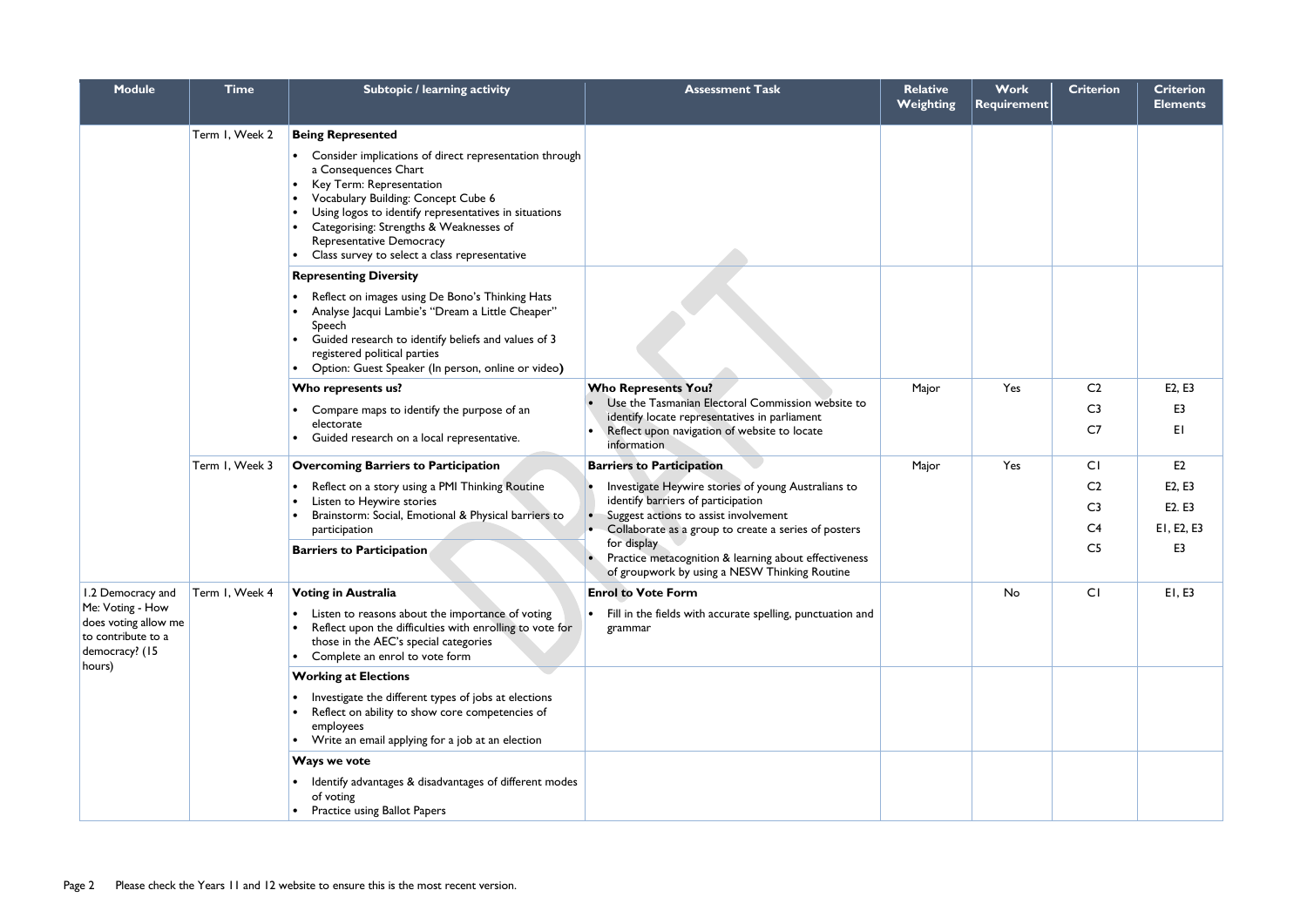| <b>Module</b>                                   | <b>Time</b>     | Subtopic / learning activity                                                                            | <b>Assessment Task</b>                               | <b>Relative</b><br><b>Weighting</b> | Work<br><b>Requirement</b> | <b>Criterion</b> | <b>Criterion</b><br><b>Elements</b> |
|-------------------------------------------------|-----------------|---------------------------------------------------------------------------------------------------------|------------------------------------------------------|-------------------------------------|----------------------------|------------------|-------------------------------------|
|                                                 | Term I, Week 5  | <b>How to vote</b>                                                                                      | How to vote                                          | Major                               | Yes                        | CI               | EI, E2, E3                          |
|                                                 |                 |                                                                                                         | Create a "How to vote" Card                          |                                     |                            | C <sub>2</sub>   | E <sub>3</sub>                      |
|                                                 |                 |                                                                                                         |                                                      |                                     |                            | C <sub>5</sub>   | E <sub>3</sub>                      |
|                                                 |                 |                                                                                                         |                                                      |                                     |                            | C6               | E1, E3                              |
| 1.3 Democracy &                                 |                 | <b>Your Dream Community</b>                                                                             | <b>Your Dream Community</b>                          | Major                               | Yes                        | CI               | ΕI                                  |
| Me: The law - How                               |                 | Analyse how the 3 levels of government would                                                            | As a group, create an infographic of your dream      |                                     |                            | C <sub>2</sub>   | E <sub>3</sub>                      |
| do laws enable me to<br>live fairly and freely? |                 | manage resources in a crisis                                                                            | community & the services provided by the 3 levels of |                                     |                            | C <sub>3</sub>   | E <sub>3</sub>                      |
| (15 hours)                                      |                 | As group, plan your Dream Community to consider<br>issues with resource management                      | government<br>Provide & receive peer feedback        |                                     |                            | C <sub>4</sub>   | EI, E2, E3                          |
|                                                 |                 | Identify the services provided by each of the 3 levels of $\cdot$                                       | Use metacognitive questioning strategies to think    |                                     |                            |                  |                                     |
|                                                 | Term I, Week 6  | government<br>Keeping our Communities Fair & Safe                                                       | about the effectiveness of groupwork                 |                                     |                            |                  |                                     |
|                                                 |                 | Record examples of rules & laws in everyday situations                                                  |                                                      |                                     |                            |                  |                                     |
|                                                 |                 | in a table.                                                                                             |                                                      |                                     |                            |                  |                                     |
|                                                 |                 | Categorise posters of different types of rules & laws<br>according to fairness criteria                 |                                                      |                                     |                            |                  |                                     |
|                                                 |                 | Rewrite laws to be more reasonable                                                                      |                                                      |                                     |                            |                  |                                     |
|                                                 |                 | <b>Criminal Law</b>                                                                                     |                                                      |                                     |                            |                  |                                     |
|                                                 |                 | Classify situations as crimes & evaluate seriousness via<br>a continuum line                            |                                                      |                                     |                            |                  |                                     |
|                                                 |                 | Recognise the characteristics that describe a crime                                                     |                                                      |                                     |                            |                  |                                     |
|                                                 |                 | Identify changing thinking patterns about crime                                                         |                                                      |                                     |                            |                  |                                     |
|                                                 |                 | <b>Staying Safe on the Road</b>                                                                         |                                                      |                                     |                            |                  |                                     |
|                                                 |                 | Watch the documentary "Its People Like Us"<br>Provide advice to the young people in the                 |                                                      |                                     |                            |                  |                                     |
|                                                 |                 | documentary about their mobile phone use                                                                |                                                      |                                     |                            |                  |                                     |
|                                                 |                 | Reflect on strategies used in the documentary to assist<br>learning                                     |                                                      |                                     |                            |                  |                                     |
|                                                 |                 | List ways to be more responsible using mobile phones                                                    |                                                      |                                     |                            |                  |                                     |
|                                                 | Term I - Week 7 | <b>Safe Shopping (Consumer Law)</b>                                                                     |                                                      |                                     |                            |                  |                                     |
|                                                 | and Week 8      | Complete a quiz on consumer rights                                                                      |                                                      |                                     |                            |                  |                                     |
|                                                 |                 | Evaluate examples of unfair terms & conditions<br>Create a list of tips when choosing a mobile phone    |                                                      |                                     |                            |                  |                                     |
|                                                 |                 | contract                                                                                                |                                                      |                                     |                            |                  |                                     |
|                                                 |                 | <b>Safe Shopping - Scam Trends</b>                                                                      |                                                      |                                     |                            |                  |                                     |
|                                                 |                 | Complete a quiz to identify prior knowledge of scams                                                    |                                                      |                                     |                            |                  |                                     |
|                                                 |                 | Investigate stories of Australian victims of scams<br>Identify basic data patterns and trends in graphs |                                                      |                                     |                            |                  |                                     |
|                                                 |                 | Use metacognitive questioning to identify positives and                                                 |                                                      |                                     |                            |                  |                                     |
|                                                 |                 | negatives of learning tasks                                                                             |                                                      |                                     |                            |                  |                                     |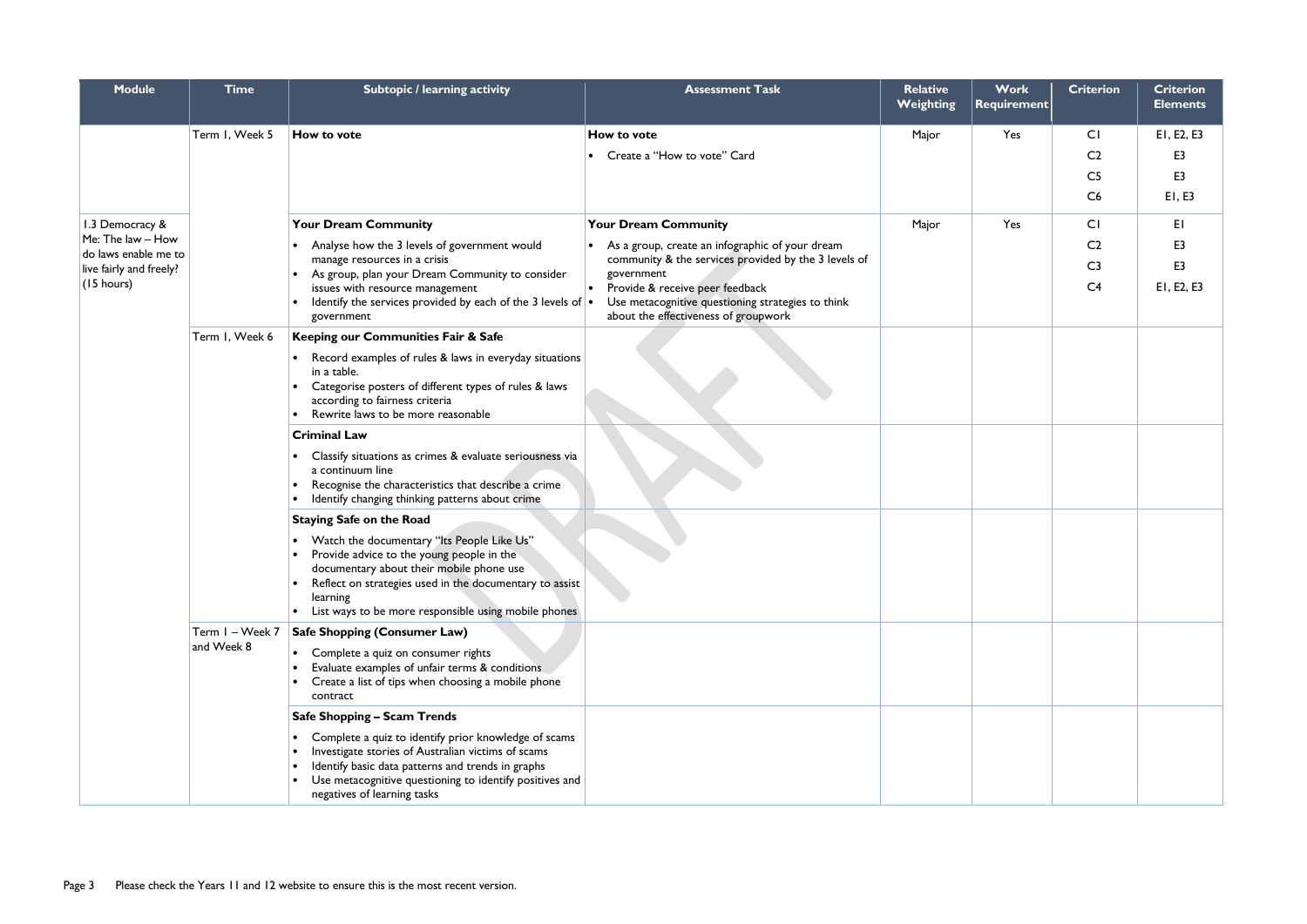| <b>Module</b>                                                                            | <b>Time</b>     | Subtopic / learning activity                                                                                                                                                                                                         | <b>Assessment Task</b>                                                                                                                                                                               | <b>Relative</b><br>Weighting | <b>Work</b><br><b>Requirement</b> | <b>Criterion</b> | <b>Criterion</b><br><b>Elements</b> |
|------------------------------------------------------------------------------------------|-----------------|--------------------------------------------------------------------------------------------------------------------------------------------------------------------------------------------------------------------------------------|------------------------------------------------------------------------------------------------------------------------------------------------------------------------------------------------------|------------------------------|-----------------------------------|------------------|-------------------------------------|
|                                                                                          |                 | <b>Safe Shopping - Avoiding Scams</b>                                                                                                                                                                                                |                                                                                                                                                                                                      |                              |                                   |                  |                                     |
|                                                                                          |                 | Rate effectiveness of commercials and posters to<br>inform about scams<br>Record in a table the strategies used in commercials<br>and posters to make learning effective<br>• Design a list of do's & don'ts for responding to scams |                                                                                                                                                                                                      |                              |                                   |                  |                                     |
|                                                                                          | Term I - Week 9 | The Law & Me                                                                                                                                                                                                                         | The Law & Me                                                                                                                                                                                         | Major                        | Yes                               | CI               | E1, E3                              |
|                                                                                          | and Week 10     |                                                                                                                                                                                                                                      | Create a multi-modal presentation to advise peers on                                                                                                                                                 |                              |                                   | C <sub>2</sub>   | E1, E2                              |
|                                                                                          |                 |                                                                                                                                                                                                                                      | either (a) Youth Crime or (b) Consumer Protection.<br>Map learning via a planning guide                                                                                                              |                              |                                   | C <sub>3</sub>   | E1, E2                              |
|                                                                                          |                 |                                                                                                                                                                                                                                      | Provide & receive peer feedback                                                                                                                                                                      |                              |                                   | C <sub>4</sub>   | EI                                  |
|                                                                                          |                 |                                                                                                                                                                                                                                      |                                                                                                                                                                                                      |                              |                                   | C <sub>5</sub>   | E1, E2                              |
|                                                                                          |                 |                                                                                                                                                                                                                                      |                                                                                                                                                                                                      |                              |                                   | C6               | EI, E2, E3                          |
| Module 2-                                                                                | Term 2, Week I  | <b>Community Groups</b>                                                                                                                                                                                                              | <b>Local Community Groups</b>                                                                                                                                                                        | Major                        | Yes                               | CI               | EI, E2, E3                          |
| Communities and Us                                                                       |                 | explain the difference between a formal and informal<br>community, using examples<br>locate examples of local sporting and cultural<br>communities & explain how they include others                                                 | Research piece on either local community groups                                                                                                                                                      |                              |                                   | C <sub>2</sub>   | E1, E2                              |
| 2.1 Communities &<br>Us: Local                                                           |                 |                                                                                                                                                                                                                                      | Presentation: written report, oral report or creative                                                                                                                                                |                              |                                   | C <sub>3</sub>   | E1, E3                              |
| Communities - How<br>can I be included in<br>my local community?<br>$(15 \text{ hours})$ |                 |                                                                                                                                                                                                                                      | response                                                                                                                                                                                             |                              |                                   | C <sub>4</sub>   | EI, E2, E3                          |
|                                                                                          |                 | outline opportunities for volunteering in the<br>community                                                                                                                                                                           | Size: 100 words                                                                                                                                                                                      |                              |                                   | C <sub>5</sub>   | EI                                  |
|                                                                                          |                 |                                                                                                                                                                                                                                      |                                                                                                                                                                                                      |                              |                                   | C <sub>7</sub>   | E2, E3                              |
|                                                                                          | Term 2, Week 2  | Not for profit Organisations                                                                                                                                                                                                         | <b>Volunteering</b>                                                                                                                                                                                  | Major                        | Yes                               | CI               | EI, E2, E3                          |
|                                                                                          |                 | • Define 'not for profit' organisation (non-government                                                                                                                                                                               | Group formal or informal volunteering contribution to                                                                                                                                                |                              |                                   | C <sub>2</sub>   | E1, E2                              |
|                                                                                          |                 | organisation) C1, E2                                                                                                                                                                                                                 | global community (C3, E1, E3)                                                                                                                                                                        |                              |                                   | C <sub>3</sub>   | E1, E3                              |
|                                                                                          | Term 2, Week 3  | <b>Volunteering</b><br>Define volunteering<br>Opportunities and obligations for volunteering                                                                                                                                         | Group report & individual signed certificate (Consider<br>digital volunteering - monitoring online deforestation??)                                                                                  |                              |                                   | C <sub>4</sub>   | EI, E2, E3                          |
|                                                                                          |                 |                                                                                                                                                                                                                                      | Set a goal for volunteering, reflect on progress (C2, EI                                                                                                                                             |                              |                                   | C <sub>5</sub>   | EI                                  |
|                                                                                          |                 | Participate in a group to volunteer as part of the local<br>community                                                                                                                                                                | & E3)<br>Vote as a group who to volunteer with. (C4, E2)<br>What social skills does the organisation need from<br>me? (eg punctuality, friendliness)<br>Reflect on your personal experience (C5, E1) |                              |                                   | C <sub>7</sub>   | E2, E3                              |
| 2.2 Communities &                                                                        | Term 2, Week 4  | <b>Citizenship</b>                                                                                                                                                                                                                   |                                                                                                                                                                                                      |                              |                                   |                  |                                     |
| Us: National<br>Communities -                                                            |                 | explain the meaning of citizenship & the criteria for                                                                                                                                                                                |                                                                                                                                                                                                      |                              |                                   |                  |                                     |
| What role does                                                                           |                 | being an Australian citizen<br>recognise how Australian citizenship has changed over                                                                                                                                                 |                                                                                                                                                                                                      |                              |                                   |                  |                                     |
| citizenship play in<br>building a national                                               |                 | time (especially inclusion of Indigenous Australians)                                                                                                                                                                                |                                                                                                                                                                                                      |                              |                                   |                  |                                     |
|                                                                                          |                 | What does it mean to be an Australian - Where are<br>you really from? SBS Season 3, Episode 4                                                                                                                                        |                                                                                                                                                                                                      |                              |                                   |                  |                                     |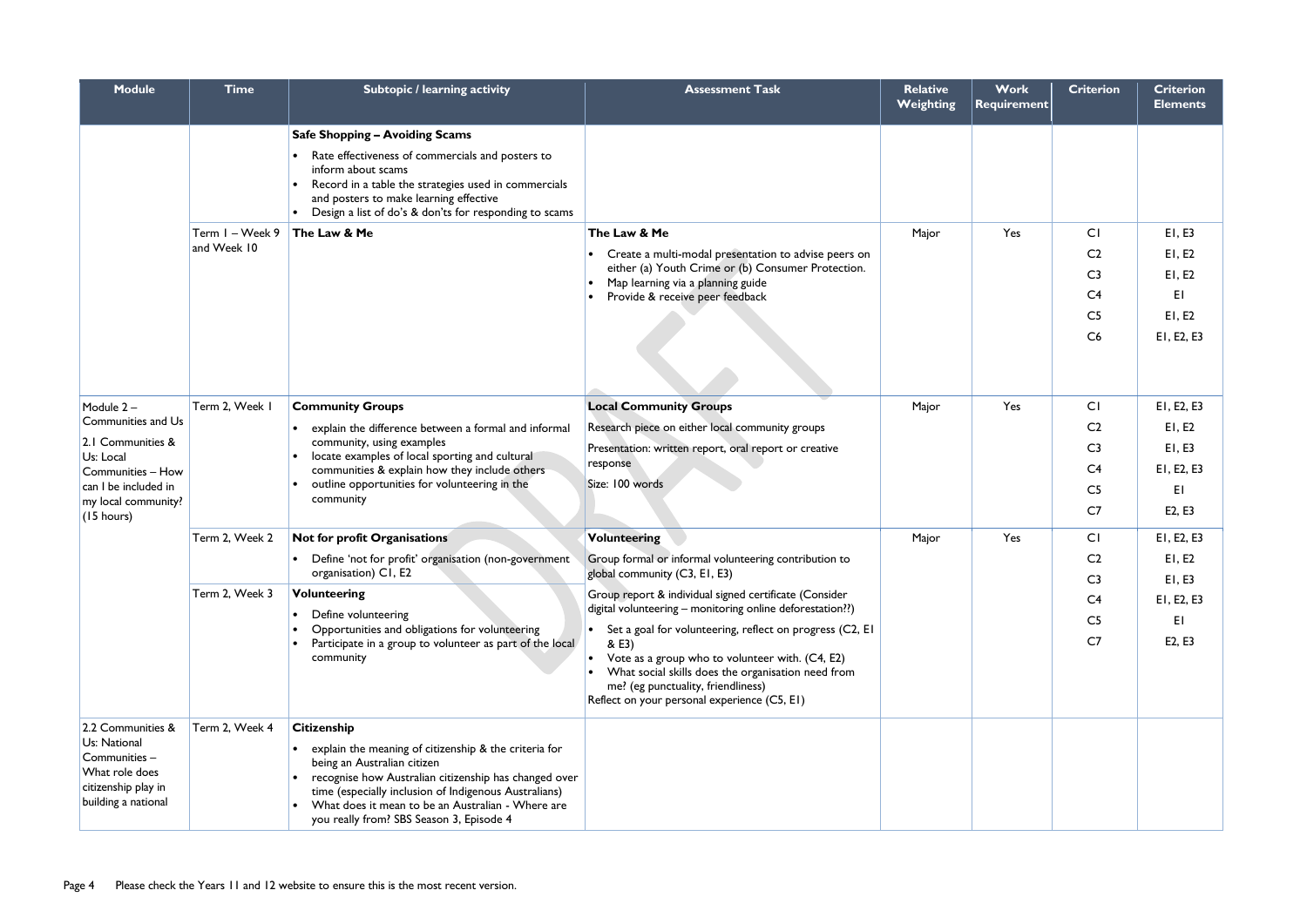| <b>Module</b>                                                                                                                                        | <b>Time</b>                                                                                                   | Subtopic / learning activity                                                                                                                                                                                                                                                     | <b>Assessment Task</b>                                                                                                                                                                                                                                                             | <b>Relative</b><br><b>Weighting</b> | <b>Work</b><br><b>Requirement</b> | <b>Criterion</b> | <b>Criterion</b><br><b>Elements</b> |
|------------------------------------------------------------------------------------------------------------------------------------------------------|---------------------------------------------------------------------------------------------------------------|----------------------------------------------------------------------------------------------------------------------------------------------------------------------------------------------------------------------------------------------------------------------------------|------------------------------------------------------------------------------------------------------------------------------------------------------------------------------------------------------------------------------------------------------------------------------------|-------------------------------------|-----------------------------------|------------------|-------------------------------------|
| community? (15                                                                                                                                       | Term 2, Week 5                                                                                                | describe the obligations and opportunities available for                                                                                                                                                                                                                         | <b>Barriers to community participation</b>                                                                                                                                                                                                                                         | Major                               | Yes                               | CI               | EI, E2, E3                          |
| hours)                                                                                                                                               |                                                                                                               | Australian citizens<br>describe the process involved in how to become an                                                                                                                                                                                                         | Social, Emotional & Physical Barriers to community                                                                                                                                                                                                                                 |                                     |                                   | C <sub>2</sub>   | EI, E2, E3                          |
|                                                                                                                                                      |                                                                                                               | Australian citizen                                                                                                                                                                                                                                                               | participation (eg literacy; online gaming/social isolation)                                                                                                                                                                                                                        |                                     |                                   | C <sub>3</sub>   | EI, E2, E3                          |
|                                                                                                                                                      | Term 2, Week 6<br>identify ways citizenship may exclude people from<br>being part of the Australian community |                                                                                                                                                                                                                                                                                  | Presentation: poster, speech, audio-visual presentation                                                                                                                                                                                                                            |                                     |                                   | C <sub>4</sub>   | EI, E2, E3                          |
|                                                                                                                                                      |                                                                                                               |                                                                                                                                                                                                                                                                                  |                                                                                                                                                                                                                                                                                    |                                     | C <sub>5</sub>                    | E1, E2, E3       |                                     |
|                                                                                                                                                      |                                                                                                               |                                                                                                                                                                                                                                                                                  |                                                                                                                                                                                                                                                                                    |                                     |                                   | C <sub>7</sub>   | EI, E2, E3                          |
| 2.3 Communities &<br>Us: Global<br>Communities - How<br>do Australians<br>connect with people<br>and communities<br>throughout the                   | Term 2, Week 7                                                                                                | explain the concept of global citizenship (Focus:<br>Responsible Tourism)<br>identify different types of global communities (eg family<br>connections through immigration, political<br>partnerships such as ASEAN)<br>explain how Australians are part of a global<br>community | Maps of Australia - eg ASEAN partnership?<br>Digital communities? Sports?                                                                                                                                                                                                          |                                     |                                   |                  |                                     |
| world? (15 hours)                                                                                                                                    | Term 2, Week 8                                                                                                | describe ways to connect with people and<br>communities throughout the world<br>Focus: 'not for profit' organisations (non-government<br>organisations) - describe how NGOs & foreign aid<br>builds global community connections                                                 |                                                                                                                                                                                                                                                                                    |                                     |                                   |                  |                                     |
|                                                                                                                                                      | Term 2, Week 9<br>and Week 10                                                                                 | describe ways to connect with people and<br>communities throughout the world<br>Focus: Sister Cities - explain how a formal sister city<br>relationship enables Australians to be a part of a global<br>community                                                                | Give a list of sister cities in Australia; learners to select one<br>to investigate - explore the benefits and challenges of this<br>partnership - select an example of an effective sister city<br>partnership and reasons for success (eg local government<br>financial support) |                                     |                                   |                  |                                     |
| Module 3-<br>Belonging,<br>Citizenship &                                                                                                             | Term 3, Week I                                                                                                | Examples of diverse identities<br>Examples of diverse points of view<br>Appreciating diversity                                                                                                                                                                                   |                                                                                                                                                                                                                                                                                    |                                     |                                   |                  |                                     |
| Diversity                                                                                                                                            | Term 3, Week 2                                                                                                | Examples of diverse identities (religious groups,                                                                                                                                                                                                                                |                                                                                                                                                                                                                                                                                    |                                     |                                   |                  |                                     |
| 3.1 Belonging,<br>Citizenship &<br>Diversity: Diversity<br>$(15 \text{ hours}) -$ How<br>can I appreciate<br>diversity in Australian<br>communities? | Term 3, Week 3                                                                                                | involvement in citizenship)<br>Examples of diverse points of view (on citizenship?)<br>Appreciating diversity<br>Photos of diverse charity groups in Australia (eg<br>Muslim Aid)                                                                                                |                                                                                                                                                                                                                                                                                    |                                     |                                   |                  |                                     |
| 3.2 Belonging,                                                                                                                                       | Term 3, Week 4                                                                                                | How to join social, political and community groups                                                                                                                                                                                                                               | <b>Global Citizens Group Project:</b>                                                                                                                                                                                                                                              | Major                               | Yes                               | CI               | EI, E2, E3                          |
| Citizenship &<br>Diversity: Joining and                                                                                                              | Term 3, Week 5                                                                                                | Role of social media/how to use effective social media<br>Participating, belonging and active citizenship: some                                                                                                                                                                  | <b>Environment Initiative</b>                                                                                                                                                                                                                                                      |                                     |                                   | C <sub>2</sub>   | EI, E2, E3                          |
| Belonging (15 hours)                                                                                                                                 |                                                                                                               | opportunities and obligations they bring                                                                                                                                                                                                                                         | Democracy Initiative<br>Poverty Initiative                                                                                                                                                                                                                                         |                                     |                                   | C <sub>3</sub>   | EI, E2, E3                          |
| How does active                                                                                                                                      | Term 3, Week 6                                                                                                | Inclusion: inclusive groups and inclusive behaviours,<br>such as inclusive practices and inclusion strategies -                                                                                                                                                                  | Social Justice Initiative                                                                                                                                                                                                                                                          |                                     |                                   | C <sub>4</sub>   | EI, E2, E3                          |
| citizenship include<br>others?                                                                                                                       | Teacher-approved initiative<br>what do they look like?<br>Allocate groups, decide initiative                  |                                                                                                                                                                                                                                                                                  |                                                                                                                                                                                                                                                                                    |                                     | C <sub>5</sub>                    | EI, E2, E3       |                                     |